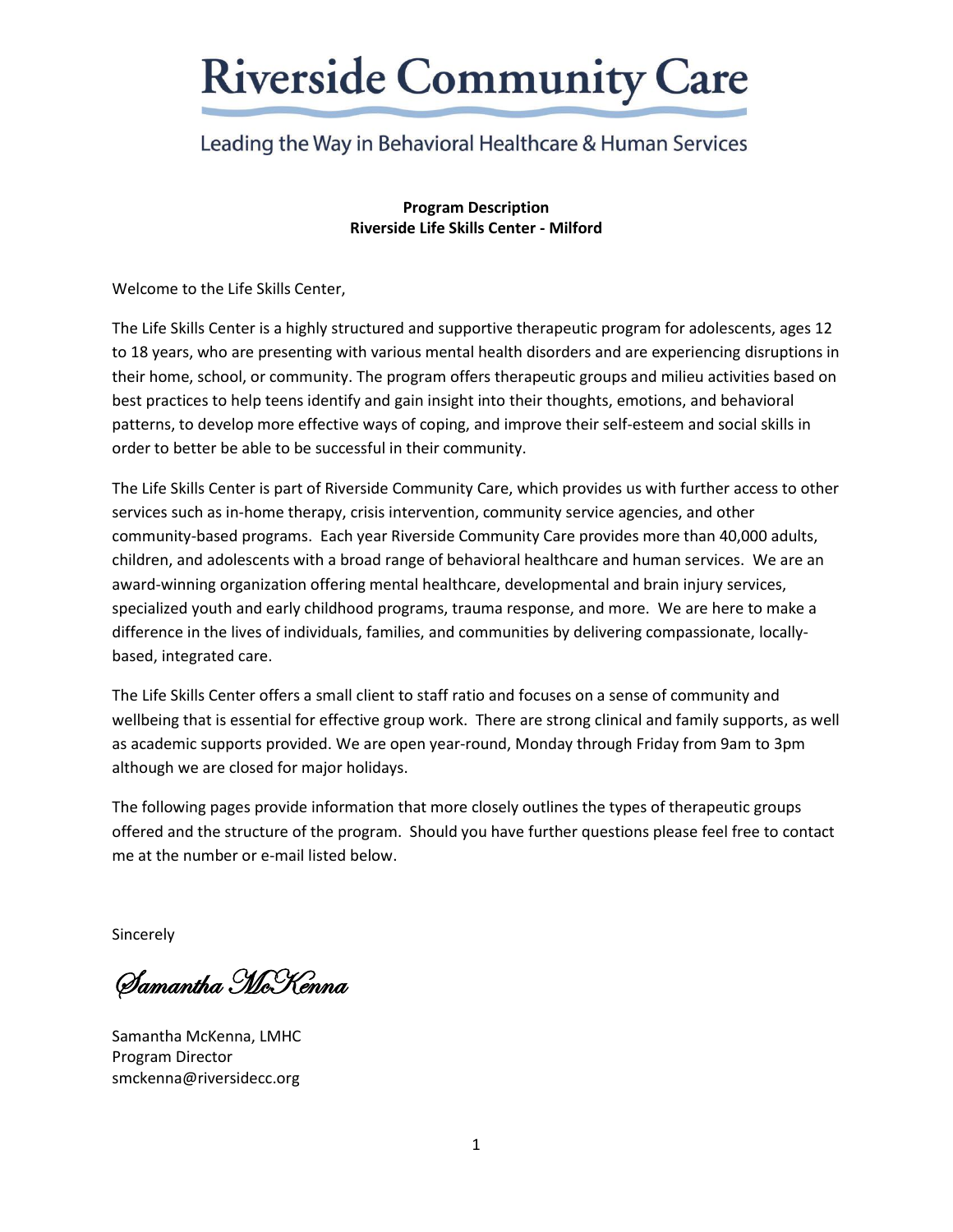### Leading the Way in Behavioral Healthcare & Human Services

The Riverside Life Skills Center is designed to accommodate adolescents with significant mental health issues and learning challenges. Teens typically present with a variety of mental health issues including but not limited to:

- Anxiety Disorders
- Major Depressive Disorder
- Obsessive Compulsive Disorder
- PTSD
- Attention Disorders
- Dual Diagnosis
- Mood Disorders
- Social Anxiety
- Mild Learning Disorders
- Psychotic Disorders

Through a highly structured clinical environment involving therapeutic groups and activities, teens are able to identify and understand their behavior patterns and learn more effective ways of coping, gain insight into their mental health issues, improve their self-esteem and increase social skills to integrate more effectively into their school and home communities.

#### Clinical Supports:

Each adolescent is assigned a primary Masters Level clinician. The clinician will coordinate goals and treatment at the center and will access community agencies and providers to assist in meeting the individual needs of the adolescent. Each adolescent and their family will work to collaborate with their clinician to develop an Individualized Action Plan to outline the course of treatment and establish attainable goals to accomplish with the support of the team.

The Life Skills Center utilizes a group and milieu therapy model in order to help teens process and manage the challenges that they face. Therapeutic groups are developed and facilitated utilizing the following theories, Dialectical Behavioral Therapy and Cognitive Behavioral Therapy, Anger Management, Social Skills Building, Expressive Therapy, Health and Wellness, and Development.

#### Family Supports:

The family is viewed as an essential part of the success for each individual. All family members are encouraged to attend and participate in family meetings. Family meetings focus on allowing the family to understand and become a part of their child's treatment goals, build communication, develop stronger family relationships, increase support, and skill building.

#### Academic Supports:

Many of our adolescents have struggled to manage the academic and social stressors at school. Our goal is to provide each child with the academic support they need in order to learn to more effectively manage the academic demands and experience success in their work. We work with each child's public school in order to help them gain school credits, identify school related triggers, and to develop healthy coping skills in order to manage these demands while being supported in the therapeutic environment.

#### Collaboration:

Our clinical staff will work with a variety of community agencies such as outside therapists, psychologists, psychiatrists, DMH, DCF, and local schools in order to provide successful continuity of care.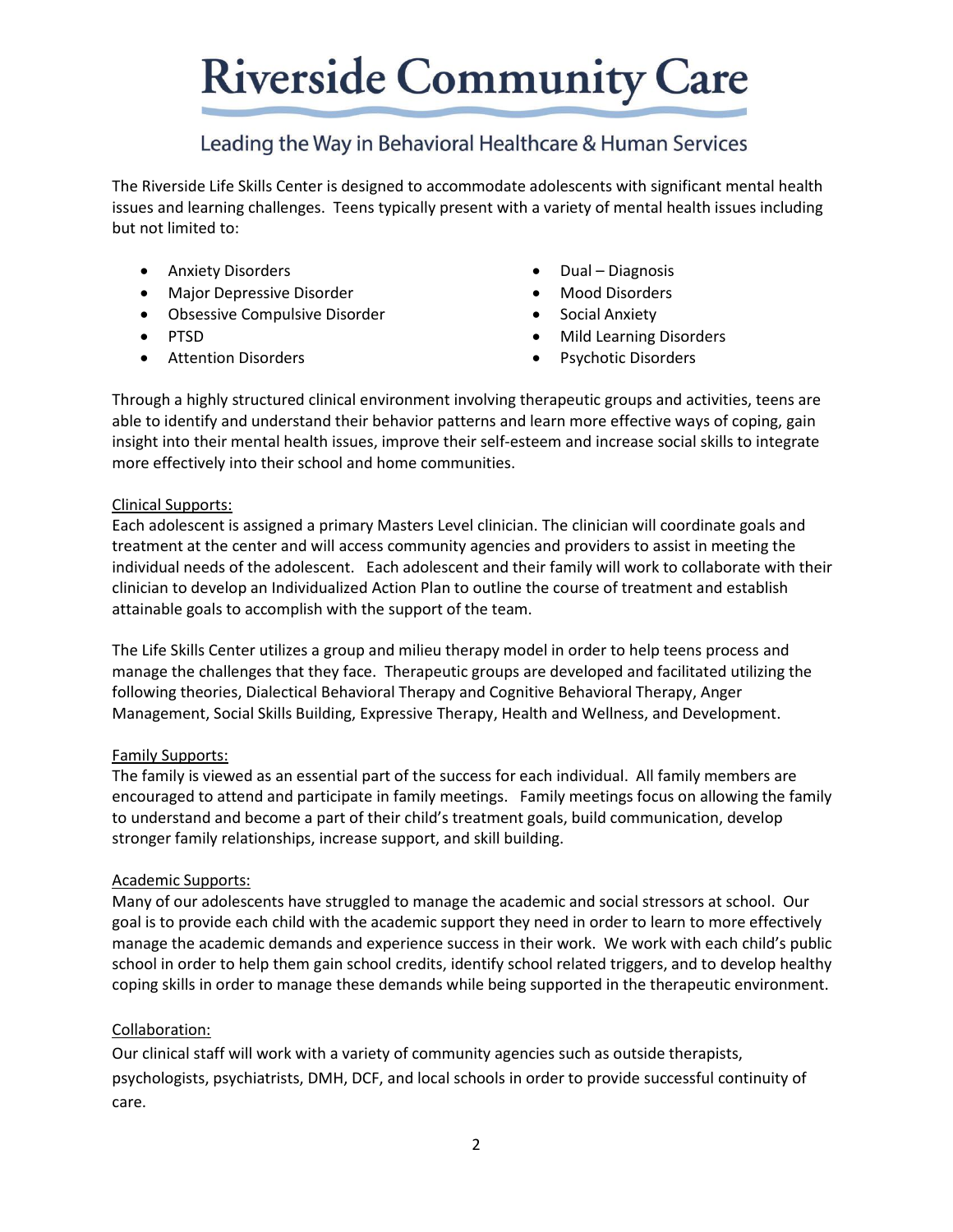### Leading the Way in Behavioral Healthcare & Human Services

#### **Criteria**

The Life Skills Center is a DMH funded program. Prior to admissions a referral packet must be fill out and submit to DMH for final approval.

Determination of eligibility is based on whether:

The individual meet the clinical criteria for DMH continued care services The individual requires DMH services The individual has no other means of obtaining needed services

Clinical Criteria:

The applicant must have a qualifying mental health disorder as the primary disorder requiring treatment, meet illness duration criteria, and meet functional criteria.

The applicant must be 18 years of age or younger at the time of application and have a qualifying mental, behavioral, or emotional disorder that substantially interferes with or limits his/her role or functioning in the family, school, or community activities.

Qualifying Diagnoses:

Schizophrenia and other Psychotic Disorders (not due to medical conditions or substance induced psychosis) Mood Disorders (excluding Dysthymia and mood disorders due to a medical condition) Anxiety Disorders (excluding due to a general medical or substance condition) Dissociative Disorders, Eating Disorders, Personality Disorders ADHD (excludes conduct disorder and opposition defiant disorder)

Duration of qualifying disorder must have lasted for, or be expected to last for, at least one year.

Must have demonstrated need for a DMH service and the program available.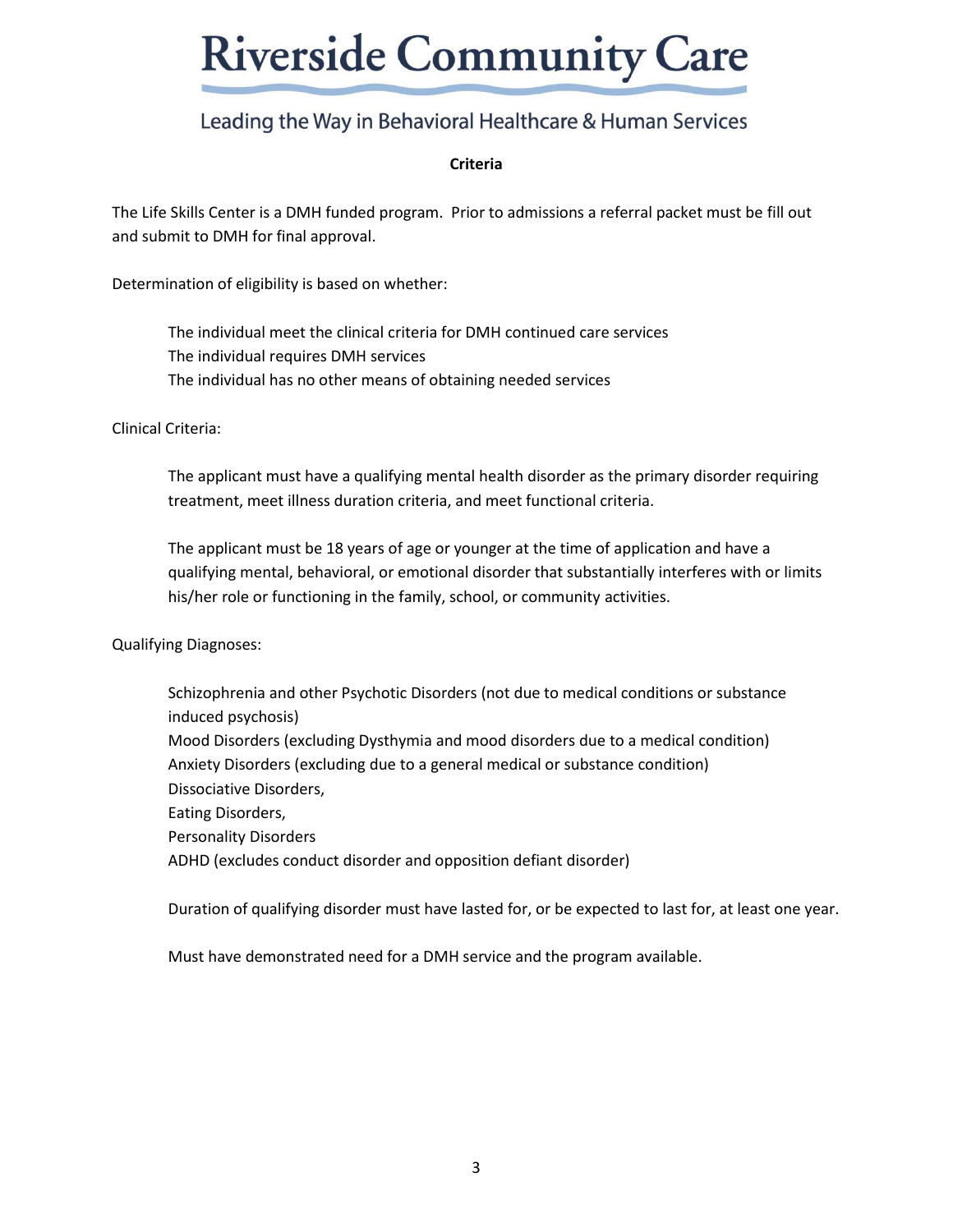Leading the Way in Behavioral Healthcare & Human Services

### **Rules of Group**

### **RESPECT:**

Everyone is treated with respect. This includes giving the facilitator and/or person speaking your attention. Participants may use coping skills during group as deemed appropriate by the team and facilitator. If you are unable to remain respectful you may be asked to take space away from the group until you are able to participate more appropriately.

### **PARTICIPATION:**

Participation in groups is key to a successful experience. Everyone has the option of "passing" when it comes to sharing personal information, but will be encouraged to take positive risks in an effort to fully benefit from the Life Skills program.

### **CONFIDENTIALITY:**

It is essential that participants feel that they can trust others in the group. What is said in group needs to stay in group. We want to ensure that everyone's right to privacy is insured.

#### **PROCESS:**

In some groups individuals may be asked to create certain projects. These projects are personal and therefore deserve to be respected. The materials allowed for self-expression should be treated with care and with the permission of staff.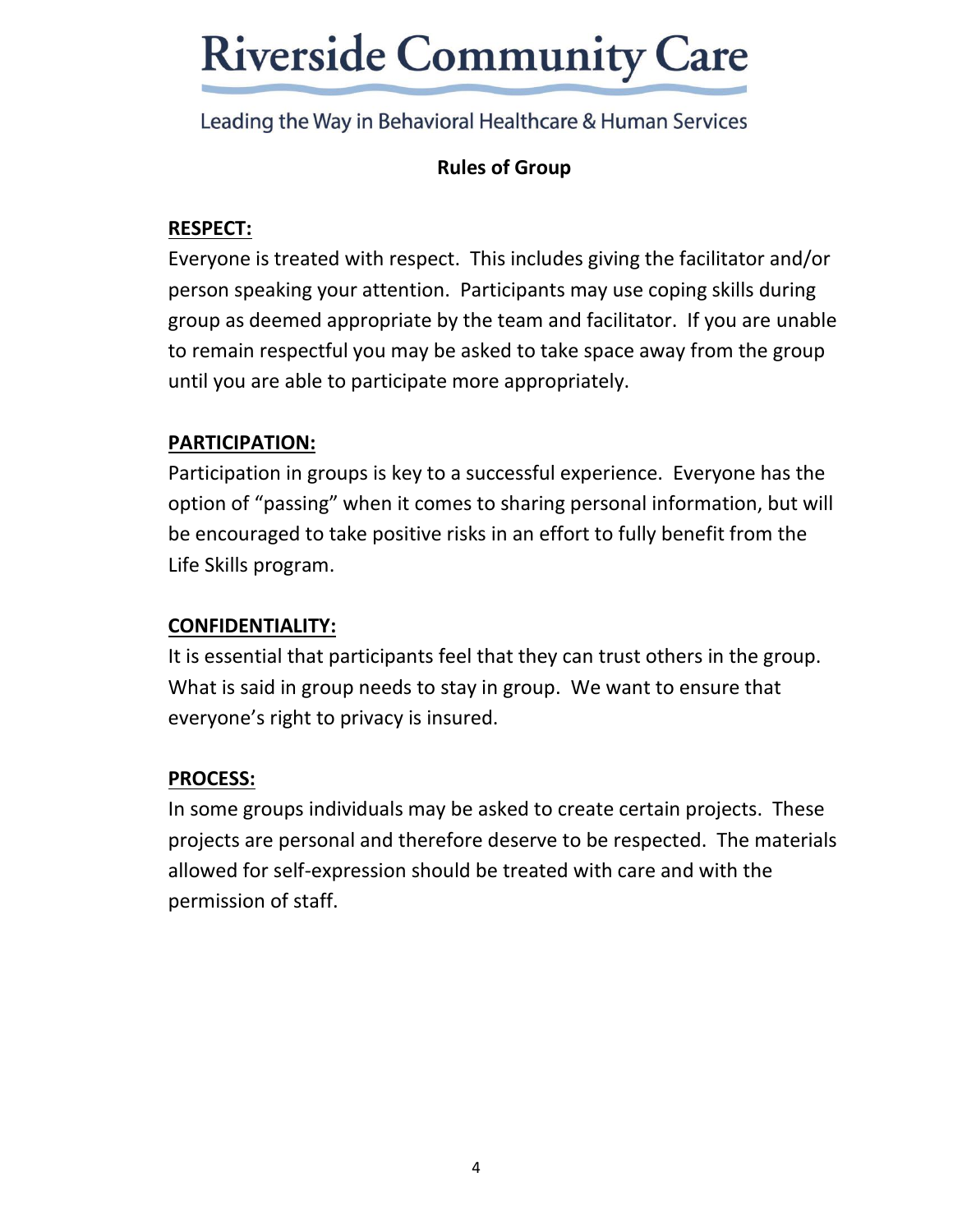## Leading the Way in Behavioral Healthcare & Human Services

#### **Therapeutic Group Offerings – Life Skills, Milford**

| DBT/CBT based groups      | Coping with Conflict: A CBT based group that addresses the causes, management and resolution skills of                                                                                             |
|---------------------------|----------------------------------------------------------------------------------------------------------------------------------------------------------------------------------------------------|
|                           | both internal and external forces. Written materials, scenarios, role-play, and problem solving tasks are                                                                                          |
|                           | presented and explored.                                                                                                                                                                            |
|                           | Stress Less: A DBT based group where adolescents discuss their levels of stress and identify positive ways                                                                                         |
|                           | of managing it. They participate in management and relaxation exercises, explore various coping                                                                                                    |
|                           | strategies and discuss the usefulness in managing their stress.                                                                                                                                    |
|                           | Y-CBT: A CBT based group combined with Kundalini yoga, which focuses on mindfulness and meditation                                                                                                 |
|                           | to cope with anxiety, depression, and anger management. Clients learn how to self-regulate with deep                                                                                               |
|                           | breathing techniques and changing thinking patterns to perceive themselves more positively.                                                                                                        |
|                           | Wise Minded Music: A DBT based group combined with Music Therapy approaches where clients identify                                                                                                 |
|                           | strengths and push their own personal boundaries to build distress tolerance skills and mindfulness.                                                                                               |
|                           | New Directions: Small group for adolescents who are engaging in self-harm. In addition to CBT and DBT                                                                                              |
|                           | skills adolescents explore distraction techniques and Psycho Education tools and learn how to speak with                                                                                           |
|                           | providers.                                                                                                                                                                                         |
|                           | Family Matters: This discussion-oriented group will highlight strengths of healthy family functioning as                                                                                           |
|                           | well as stressors encountered. The nature of changing family dynamics during adolescence is also                                                                                                   |
|                           | discussed.                                                                                                                                                                                         |
|                           | Symptom Survival: This group uses the Diagnostic and Statistical Manual of Mental Disorders 5 to focus                                                                                             |
|                           | on psycho-education around diagnostic criteria. Adolescents are encouraged to share their personal                                                                                                 |
| <b>Emotion Management</b> | experiences with mental illness while relating symptoms to categories of mental disorders when possible.                                                                                           |
|                           | Art of Healing: This group focuses on adolescents' experiences of grief and loss both within their families,                                                                                       |
|                           | peer group, and communities as well as the loss that they experience with mental illness including loss of                                                                                         |
|                           | abilities and skills, relationships, interests, and hope.                                                                                                                                          |
|                           | Boys/Girls/Gender Bender Group: This group allows the genders to focus on issues relevant to their lives                                                                                           |
|                           | and how these issues affect them.                                                                                                                                                                  |
|                           | The Weekend: This group focuses on the adolescent's weekend. This is a time to share positive                                                                                                      |
|                           | experiences and process difficult times over the weekend. This group offers adolescence opportunities to                                                                                           |
|                           | support and give feedback to others and to reflect back and examine coping skills utilized.<br>STEAMwork: S.T.E.A.M. (Science, Technology, Engineering, Art, and Math) develops a set of thinking, |
| Social Skill Building     | reasoning, teamwork, investigative and creative skills that students can use in all areas of their lives. In                                                                                       |
|                           | STEAM lessons, students address real social, economic, and environmental problems and seek solutions.                                                                                              |
|                           | In STEAMwork, client work effectively as a group to problem solve STEAM related activities and to                                                                                                  |
|                           | improve team building skills.                                                                                                                                                                      |
|                           | Community Meeting: This group is dedicated to fostering a sense of community. Adolescents collectively                                                                                             |
|                           | process the previous week events and address and issues that have been challenging. Additionally they                                                                                              |
|                           | explore upcoming events and expectations.                                                                                                                                                          |
|                           | Coffee Talk: This skill-based group focuses on building the social skills and pragmatic language skills                                                                                            |
|                           | required to form and maintain positive interpersonal relationships.                                                                                                                                |
|                           | Branch Out: This group is an outdoor, activity-based group where clients work together as a team to                                                                                                |
|                           | complete challenges and solve problems. Clients will learn how to work effectively with others while                                                                                               |
|                           | building confidence and connecting with their peers.                                                                                                                                               |
|                           | What's Love Got To Do With It?: A relationships groups that focuses on healthy relationships with self,                                                                                            |
|                           | peers, and in the community. Topics such as boundaries, communication, levels of friendship, and types of                                                                                          |
|                           | love will be explored through discussion and activities using music, art, and other media.                                                                                                         |
|                           |                                                                                                                                                                                                    |